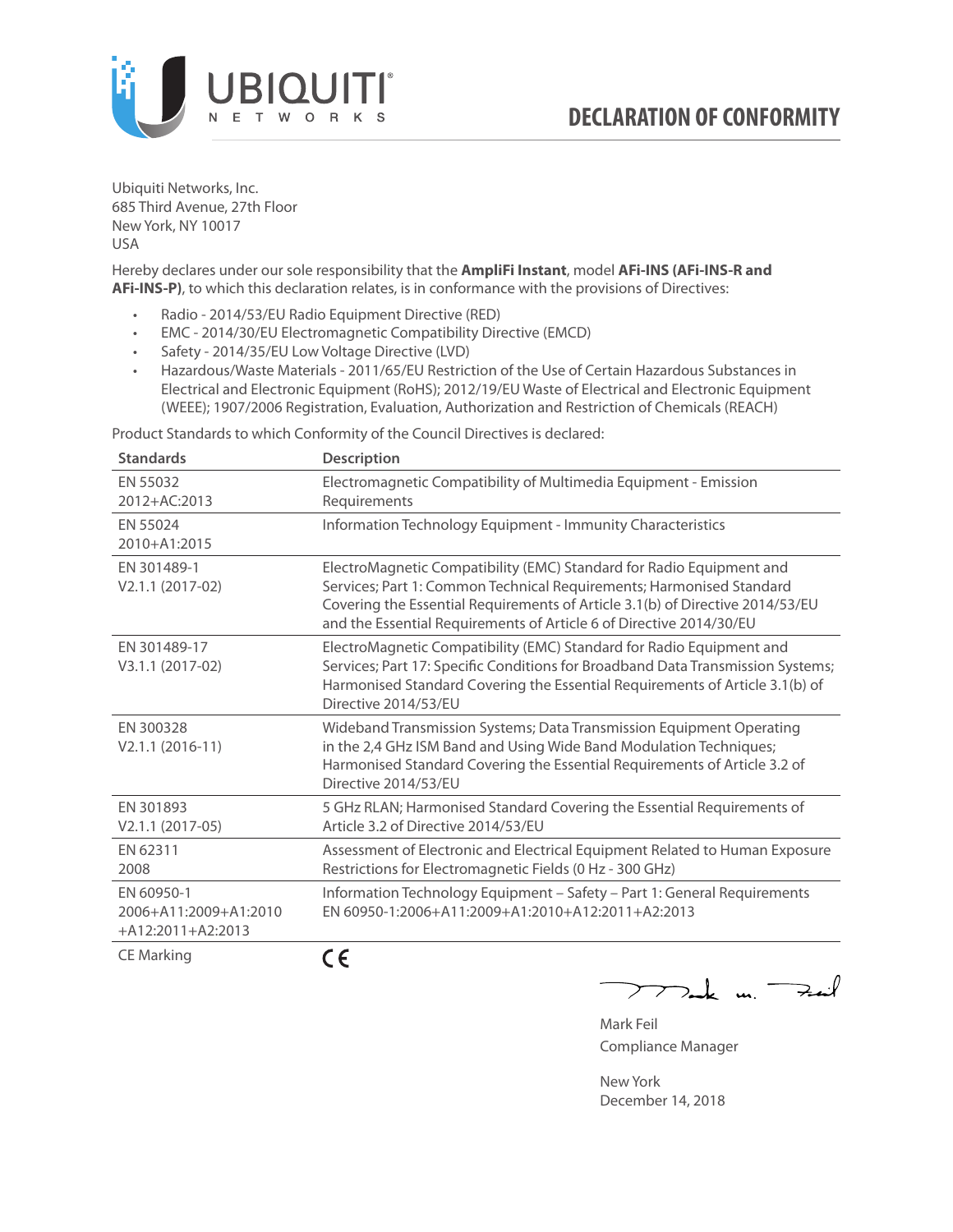

### **български** [Bulgarian]

С настоящото UBIQUITI NETWORKS декларира, че този тип радиосъоръжение AFi-INS (AFi-INS-R и AFi-INS-P) е в съответствие с Директива 2014/53/ЕС.

## **Hrvatski** [Croatian]

UBIQUITI NETWORKS ovime izjavljuje da je radijska oprema tipa AFi-INS (AFi-INS-R i AFi-INS-P) u skladu s Direktivom 2014/53/EU.

### **Čeština** [Czech]

Tímto UBIQUITI NETWORKS prohlašuje, že typ rádiového zařízení AFi-INS (AFi-INS-R a AFi-INS-P) je v souladu se směrnicí 2014/53/EU.

### **Dansk** [Danish]

Hermed erklærer UBIQUITI NETWORKS, at radioudstyrstypen AFi-INS (AFi-INS-R og AFi-INS-P) er i overensstemmelse med direktiv 2014/53/EU.

### **Nederlands** [Dutch]

Hierbij verklaar ik, UBIQUITI NETWORKS, dat het type radioapparatuur AFi-INS (AFi-INS-R en AFi-INS-P) conform is met Richtlijn 2014/53/EU.

## **English**

Hereby, UBIQUITI NETWORKS declares that the radio equipment type AFi-INS (AFi-INS-R and AFi-INS-P) is in compliance with Directive 2014/53/EU.

### **Eesti keel** [Estonian]

Käesolevaga deklareerib UBIQUITI NETWORKS, et käesolev raadioseadme tüüp AFi-INS (AFi-INS-R ja AFi-INS-P) vastab direktiivi 2014/53/EL nõuetele.

### **Suomi** [Finnish]

UBIQUITI NETWORKS vakuuttaa, että radiolaitetyyppi AFi-INS (AFi-INS-R ja AFi-INS-P) on direktiivin 2014/53/EU mukainen.

### **Français** [French]

Le soussigné, UBIQUITI NETWORKS, déclare que l'équipement radioélectrique du type AFi-INS (AFi-INS-R et AFi-INS-P) est conforme à la directive 2014/53/UE.

### **Deutsch** [German]

Hiermit erklärt UBIQUITI NETWORKS, dass der Funkanlagentyp AFi-INS (AFi-INS-R und AFi-INS-P) der Richtlinie 2014/53/EU entspricht.

### **Ελληνικά** [Greek]

Με την παρούσα ο/η UBIQUITI NETWORKS, δηλώνει ότι ο ραδιοεξοπλισμός AFi-INS (AFi-INS-R και AFi-INS-P) πληροί την οδηγία 2014/53/ΕΕ.

### **Magyar** [Hungarian]

UBIQUITI NETWORKS igazolja, hogy a AFi-INS (AFi-INS-R és AFi-INS-P) típusú rádióberendezés megfelel a 2014/53/EU irányelvnek.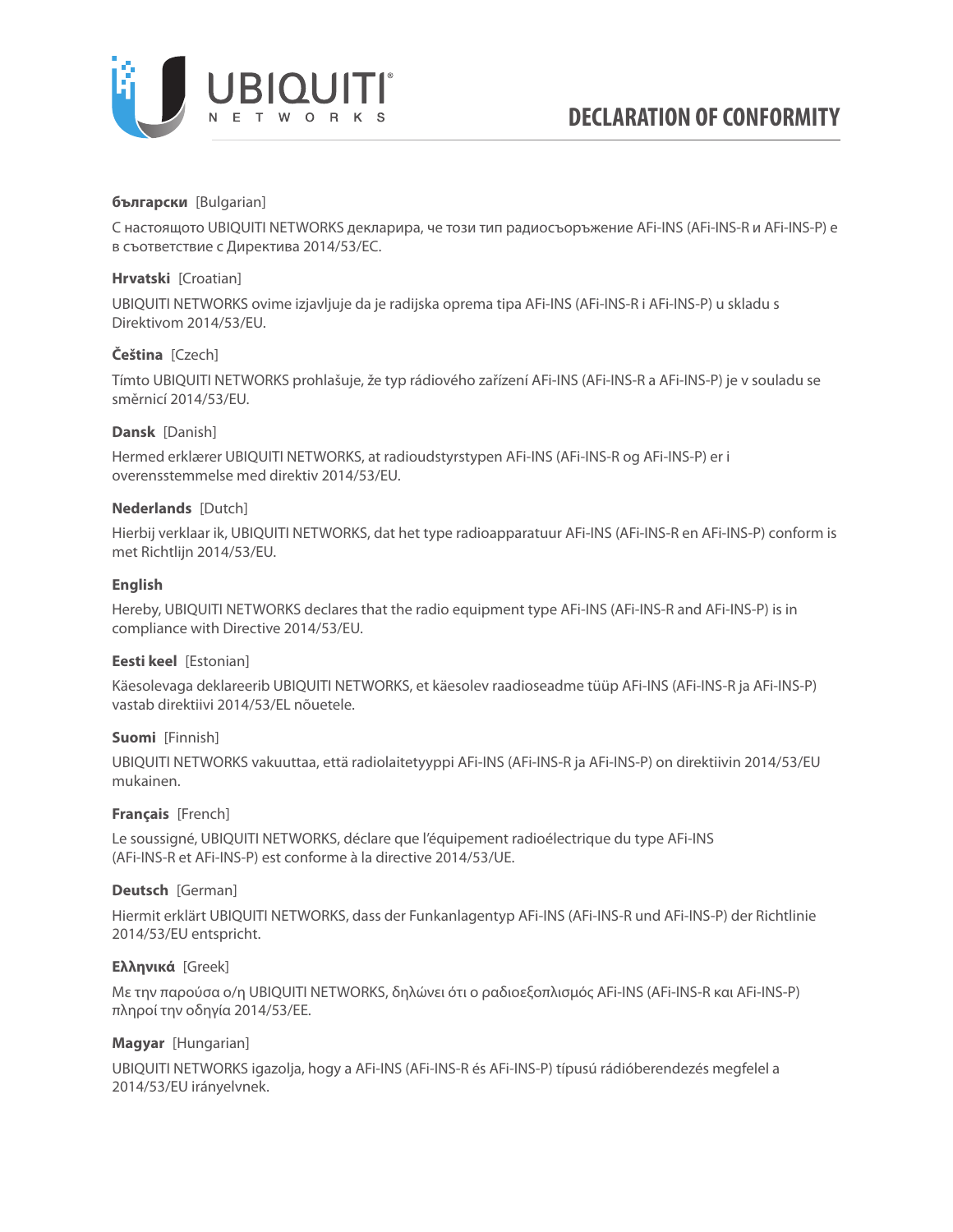

### **Íslenska** [Icelandic]

Hér með lýsir UBIQUITI NETWORKS yfir því að AFi-INS (AFi-INS-R og AFi-INS-P) er í samræmi við tilskipun 2014/53/ESB.

### **Italiano** [Italian]

Il fabbricante, UBIQUITI NETWORKS, dichiara che il tipo di apparecchiatura radio AFi-INS (AFi-INS-R e AFi-INS-P) è conforme alla direttiva 2014/53/UE.

### **Latviešu valoda** [Latvian]

Ar šo UBIQUITI NETWORKS deklarē, ka radioiekārta AFi-INS (AFi-INS-R un AFi-INS-P) atbilst Direktīvai 2014/53/ES.

## **Lietuvių kalba** [Lithuanian]

Aš, UBIQUITI NETWORKS, patvirtinu, kad radijo įrenginių tipas AFi-INS (AFi-INS-R ir AFi-INS-P) atitinka Direktyvą 2014/53/ES.

## **Malti** [Maltese]

B'dan, UBIQUITI NETWORKS, niddikjara li dan it-tip ta' tagħmir tar-radju AFi-INS (AFi-INS-R u AFi-INS-P) huwa konformi mad-Direttiva 2014/53/UE.

### **Norsk** [Norwegian]

UBIQUITI NETWORKS erklærer herved at utstyret AFi-INS (AFi-INS-R og AFi-INS-P) er i samsvar med direktiv 2014/53/EU.

# **Polski** [Polish]

UBIQUITI NETWORKS niniejszym oświadcza, że typ urządzenia radiowego AFi-INS (AFi-INS-R i AFi-INS-P) jest zgodny z dyrektywą 2014/53/UE.

### **Português** [Portuguese]

O(a) abaixo assinado(a) UBIQUITI NETWORKS declara que o presente tipo de equipamento de rádio AFi-INS (AFi-INS-R e AFi-INS-P) está em conformidade com a Diretiva 2014/53/UE.

### **Română** [Romanian]

Prin prezenta, UBIQUITI NETWORKS declară că tipul de echipamente radio AFi-INS (AFi-INS-R și AFi-INS-P) este în conformitate cu Directiva 2014/53/UE.

### **Slovenčina** [Slovak]

UBIQUITI NETWORKS týmto vyhlasuje, že rádiové zariadenie typu AFi-INS (AFi-INS-R a AFi-INS-P) je v súlade so smernicou 2014/53/EÚ.

### **Slovenščina** [Slovenian]

UBIQUITI NETWORKS potrjuje, da je tip radijske opreme AFi-INS (AFi-INS-R in AFi-INS-P) skladen z Direktivo 2014/53/EU.

### **Español** [Spanish]

Por la presente, UBIQUITI NETWORKS declara que el tipo de equipo radioeléctrico AFi-INS (AFi-INS-R y AFi-INS-P) es conforme con la Directiva 2014/53/UE.